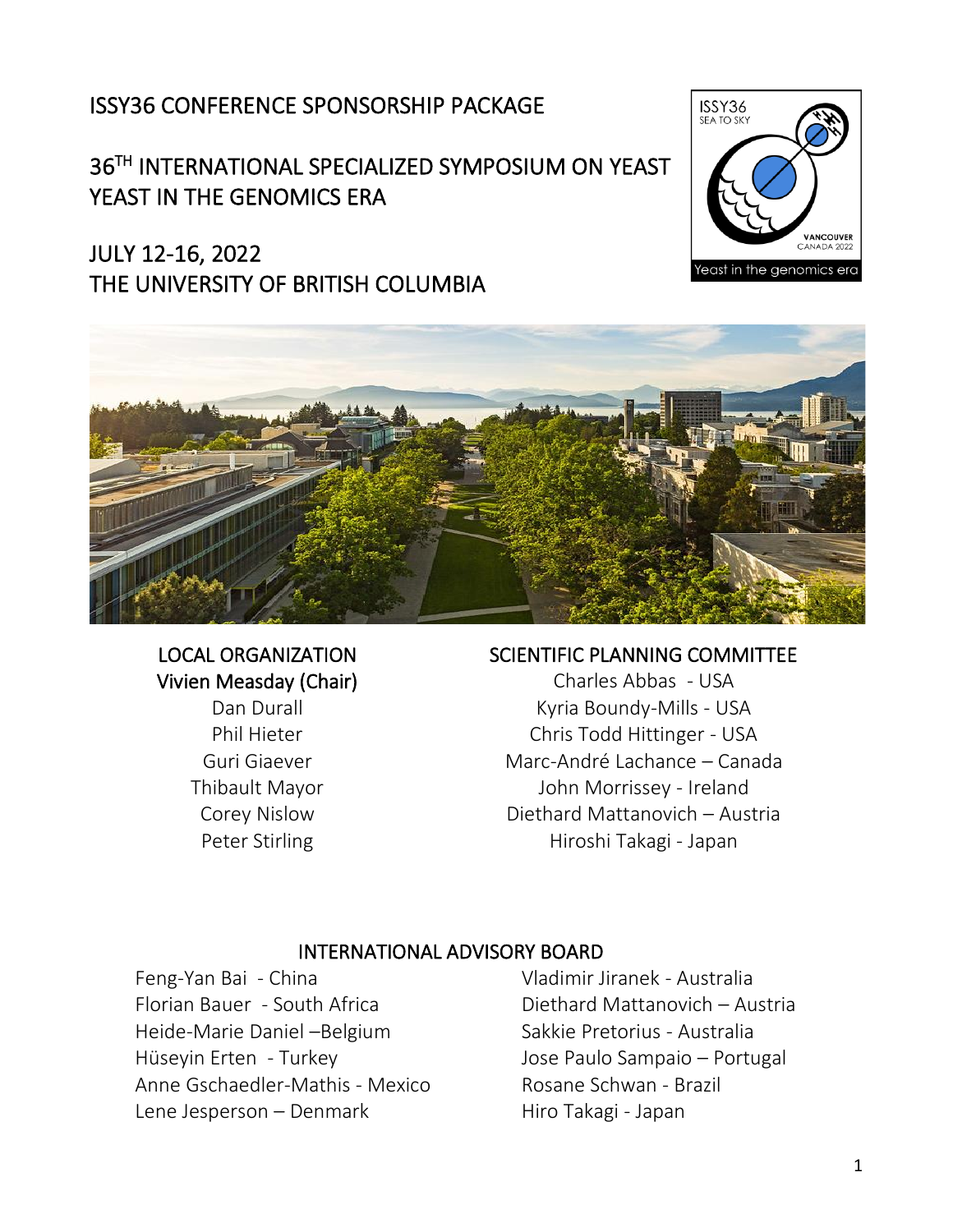### MEETING BACKGROUND

The meeting "Yeast in the Genomics Era" is the 36th International Specialized Symposium on Yeast (ISSY36), a conference series organized under the auspices of the International Commission on Yeasts (ICY) (www.issy36.com). The aim of ISSY36 is to bring together academic and postdoctoral researchers, industry scientists and graduate students working in the field of yeast genomics and biotechnology to discuss the latest developments in fundamental yeast research linked to biotechnological applications. ISSY36 is led by an International Scientific Planning Committee and Advisory Board that include established members of the Yeast Research Community from Canada, the USA and 14 international countries. The ISSY series are international meetings and we expect to attract around 250-300 delegates from North and South America, the UK, Europe, Asia, and beyond. For comparison, the most recent ISSY meeting, ISSY35, attracted over 250 delegates including speakers and session chairs. The ISSY conferences began in 1964 and the last ISSY conference to be held in Canada was 42 years ago in London, Ontario, 1980. We are excited to bring the ISSY conferences back to Canada and showcase Vancouver and British Columbian yeast fermented products, including wine and beer, to the international yeast community.



### MEETING LOCATION

ISSY36 will take place at the University of British Columbia (UBC), in Vancouver, British Columbia (BC) which is on the west coast of Canada. Vancouver is

served by an International Airport located 13km away from UBC that welcomes direct flights from Australia, Canada, China, Europe, India, Japan, Mexico, New Zealand and the USA. UBC, which was established in 1908, is a world-leading centre of teaching, learning and research excellence. UBC enrols ~55,000 undergraduate and ~11,000 graduate students including ~18,000 international students from 166 countries. UBC is a research -intensive university with 16 faculties, ~6,000 faculty members and \$670 million in research funding. The ISSY36 welcome reception will be held at the worldrenown Museum of Anthropology and the venue for the talks and posters is the new Student Union Building, also called The Nest.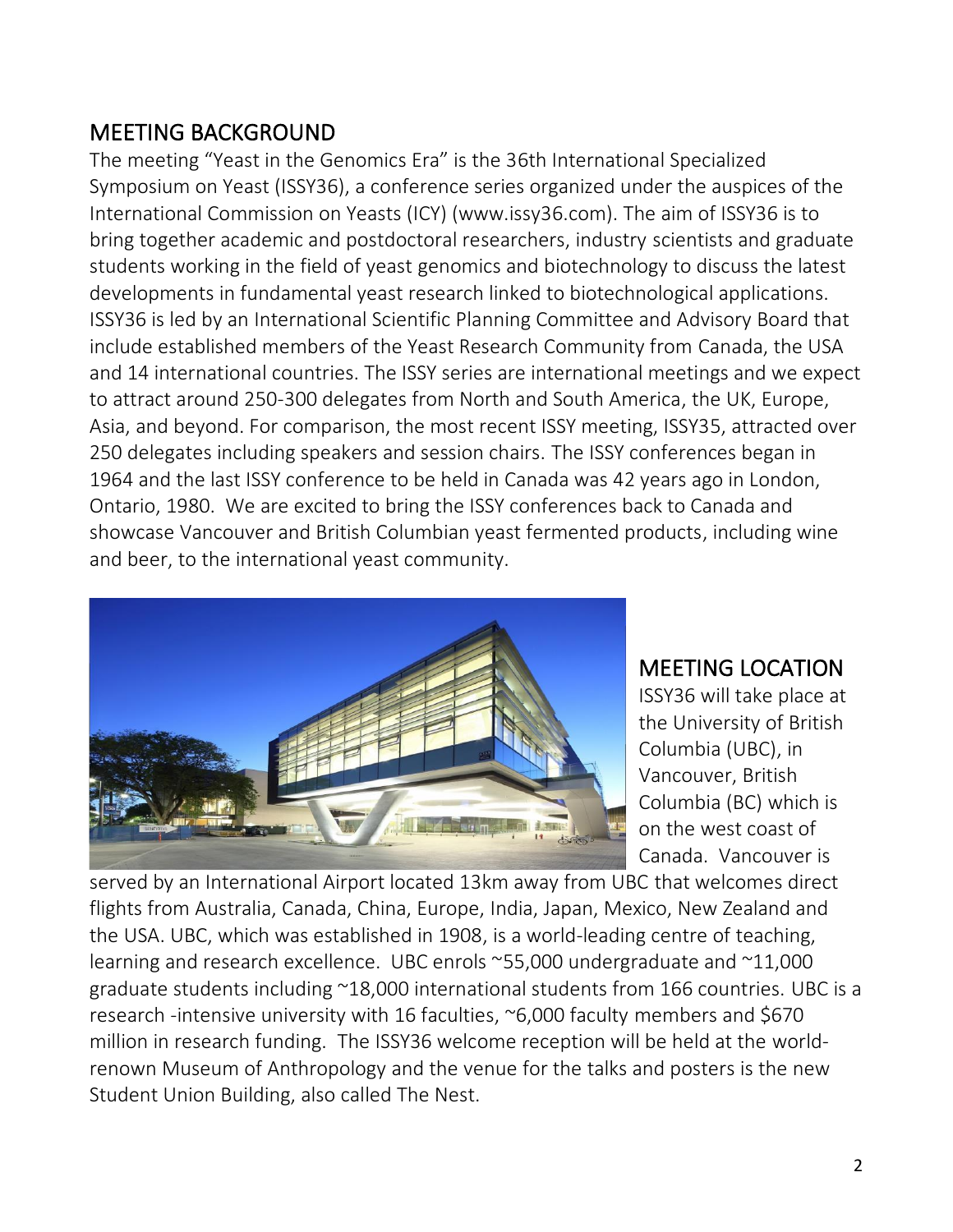# SCIENTIFIC PROGRAM

The focus of the meeting is 'Yeast in the Genomics Era'. We are at an unprecedented time with the ongoing sequencing of thousands of wild and industrial yeast species and strains. Understanding how yeast species have been domesticated to adapt to an industrial niche such as beer or wine fermentation is critical for the development of new and improved yeast strains. The invited speakers of this meeting are world leaders in yeast evolutionary genomics, yeast strain development, yeast metabolism, beverage and food fermentation, industrial ethanol production and synthetic biology.

### The sessions of ISSY36 will include:

Ecology and Biogeography Evolutionary Genomics Beverage Fermentation Yeast Culture Collections Industrial Ethanol Production Yeast Physiology and Metabolism Genome Engineering in non-traditional yeasts Synthetic Biology



### Keynote Speakers:

- Dr. Paula Gonçalves, NOVA University, Lisbon, Portugal
- Dr. Jay Keasling, University of California, Berkeley, Berkeley, CA, USA
- Dr. Corey Nislow, University of British Columbia, Vancouver, BC, Canada
- Dr. Kenneth Wolfe, University College Dublin, Dublin, Ireland

## Invited Speakers include:

- Dr. Brenda Andrews University of Toronto, Canada
- Dr. Feng-Yang Bai University of Chinese Academy of Sciences, Beijing, China
- Dr. Paola Branduardi University of Milano-Bicocca, Milan, Italy
- Dr. Maitreya Dunham University of Washington, USA
- Dr. Matt Goddard The University of Lincoln, United Kingdom
- Dr. Jean-Luc Legras University of Montpellier, Montpellier, France
- Dr. Chris Todd Hittinger University of Wisconsin-Madison, USA
- Dr. Sakkie Pretorius Macquarie University, Sydney, Australia
- Dr. Jose Paulo Sampaio NOVA University, Lisbon, Portugal
- Dr. Joseph Schacherer University of Strasbourg, France
- Dr. Hiro Takagi NAIST Institute, Nara, Japan
- Dr. Kevin Verstrepen KU Leuven, Belgium